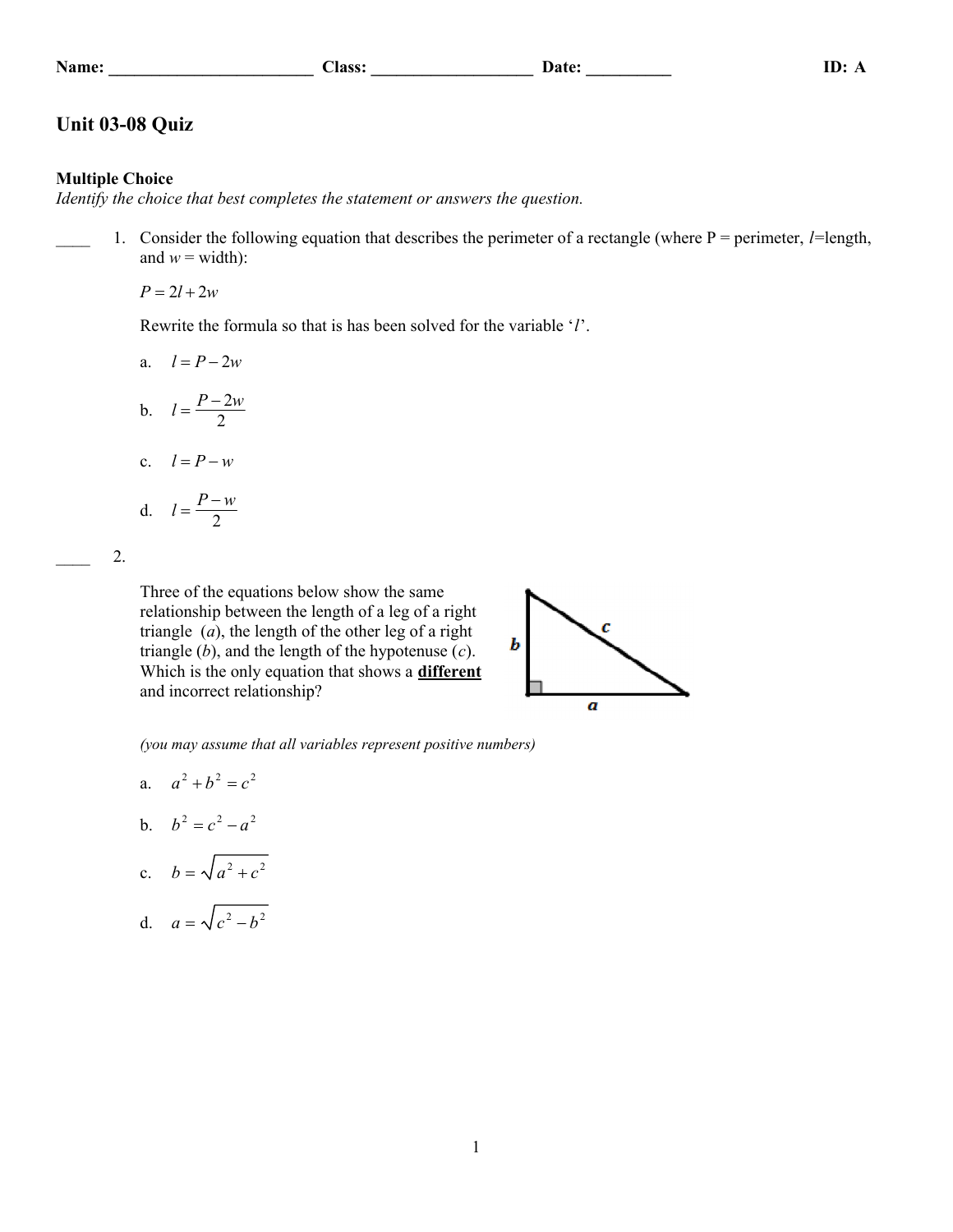\_\_\_\_ 3. Jake was rewriting the equation for the Surface Area of a cylinder so that it was solved for 'h'

$$
A = 2\pi r^2 + 2\pi rh
$$
  
\n
$$
A = 2\pi r^2 + 2\pi rh
$$
  
\n
$$
A = 2\pi r^2 - 2\pi rh
$$
  
\n
$$
A + 2\pi r^2 = 2\pi rh
$$
  
\n
$$
A + r = h
$$

His friend Niki noticed that he made an error and explained it to Jake. What error did Niki point out to Jake if she was correct that he did make a mistake?

- a. On the first step, Jake should have added  $2\pi^2$  to both sides instead of subtracting.
- b. On the last step, Jake can't divide both sides by  $2\pi r$  all at the same time.
- c. On the last step, Jake didn't simplify the left side correctly.
- d. Niki is wrong. Jake did it correctly.
- 4. Give the function  $f(x) = 3^x 4x$ , determine the average rate of change from  $x = 1$  to  $x = 2$ .
	- a.  $\frac{1}{2}$  $\frac{1}{2}$  c. 1 b.  $\frac{2}{3}$  $\frac{2}{3}$  d. 2
- 5. A partial set of values for the function of  $g(x)$  is given:

| ш |  |  |  |
|---|--|--|--|

Determine the average rate of change from  $x = 1$  to  $x = 3$ .

a. 7 c. 
$$
-\frac{2}{7}
$$

b.  $\frac{7}{2}$  $\frac{7}{2}$  d. 2